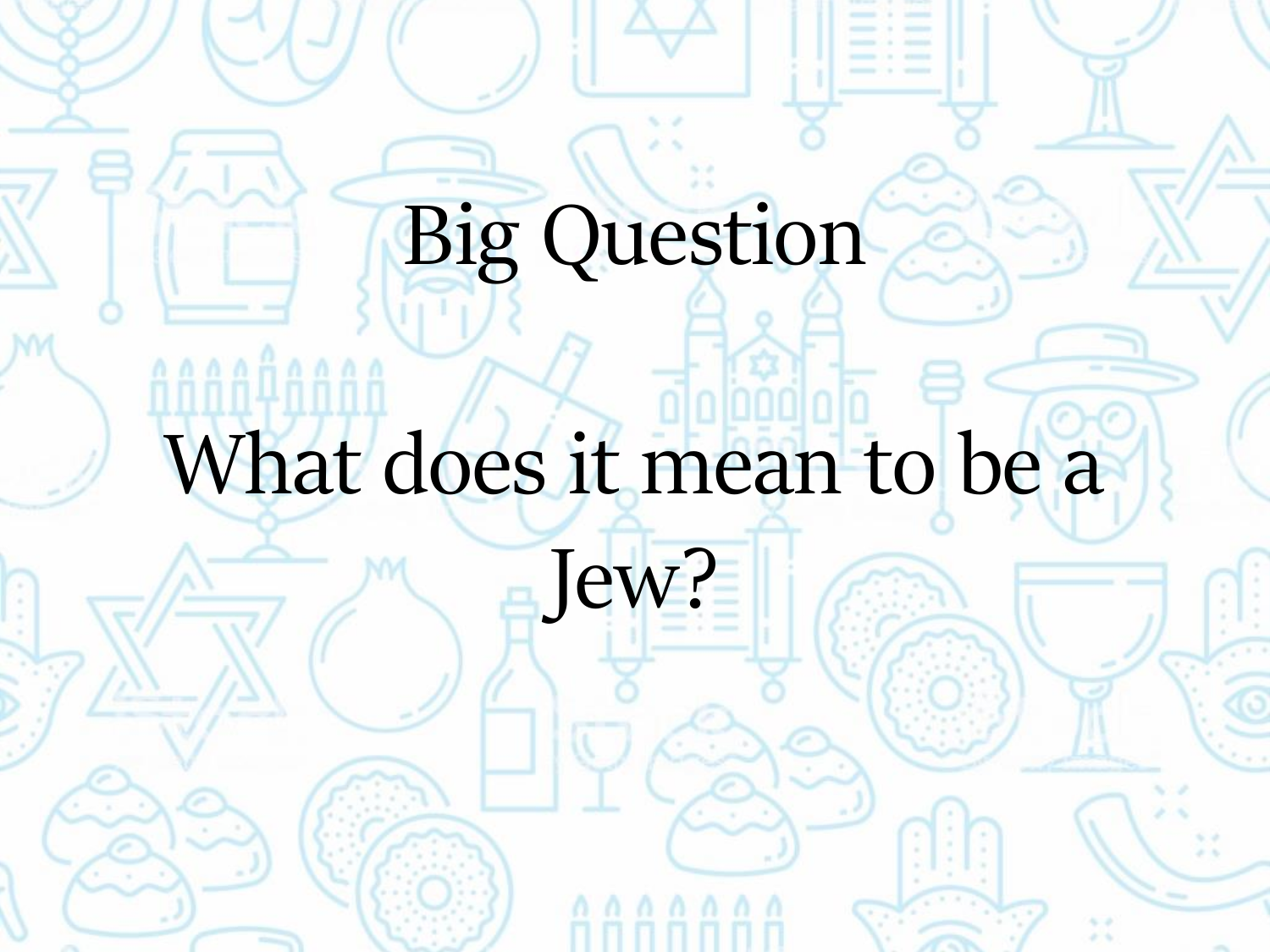# LQ: What is God's promise

### to Abraham?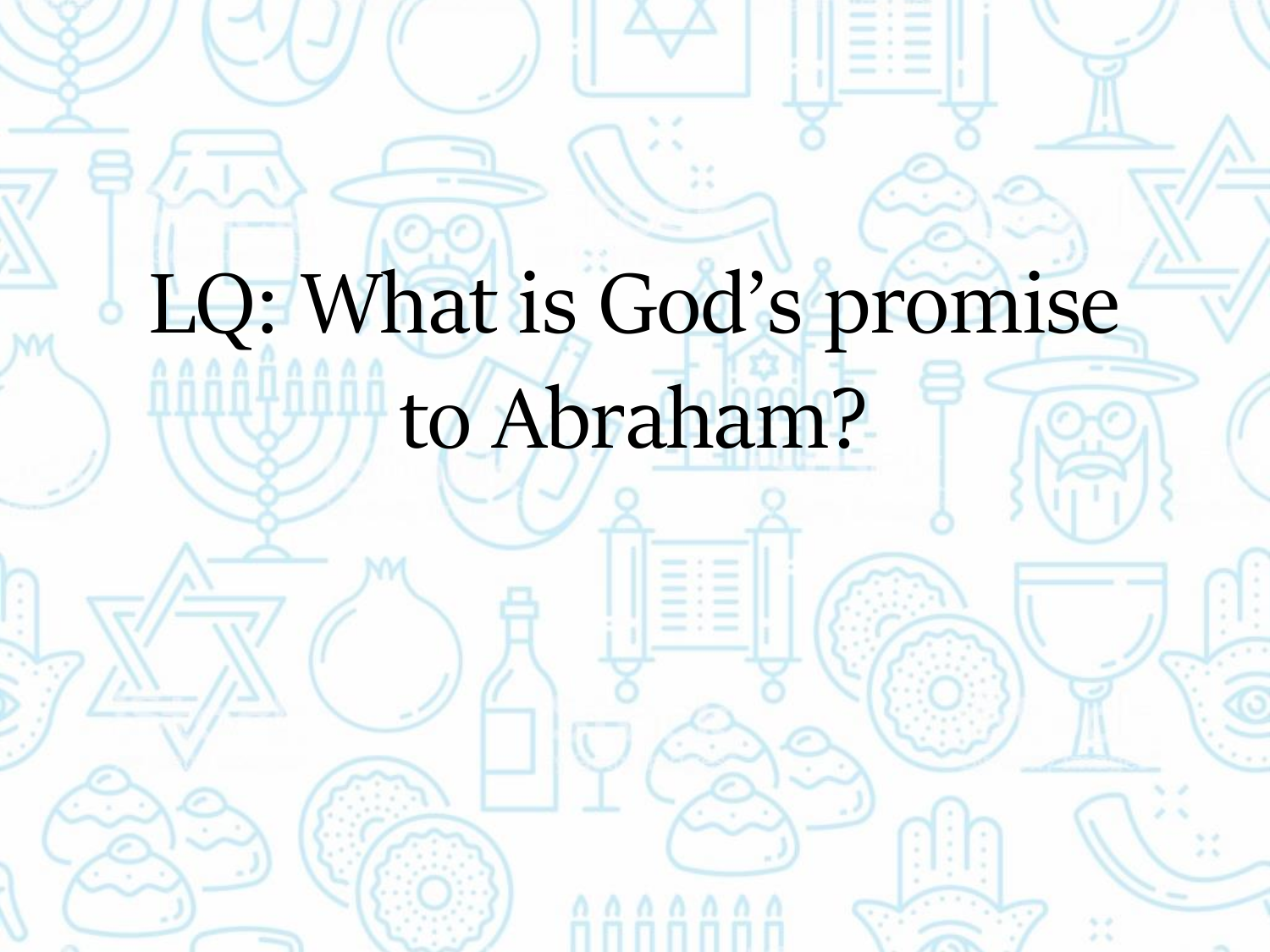# What do we already know about the Jewish faith?

[What is Judaism -](https://www.bbc.co.uk/teach/class-clips-video/religious-studies-ks2-what-is-judaism/zfbhf4j) watch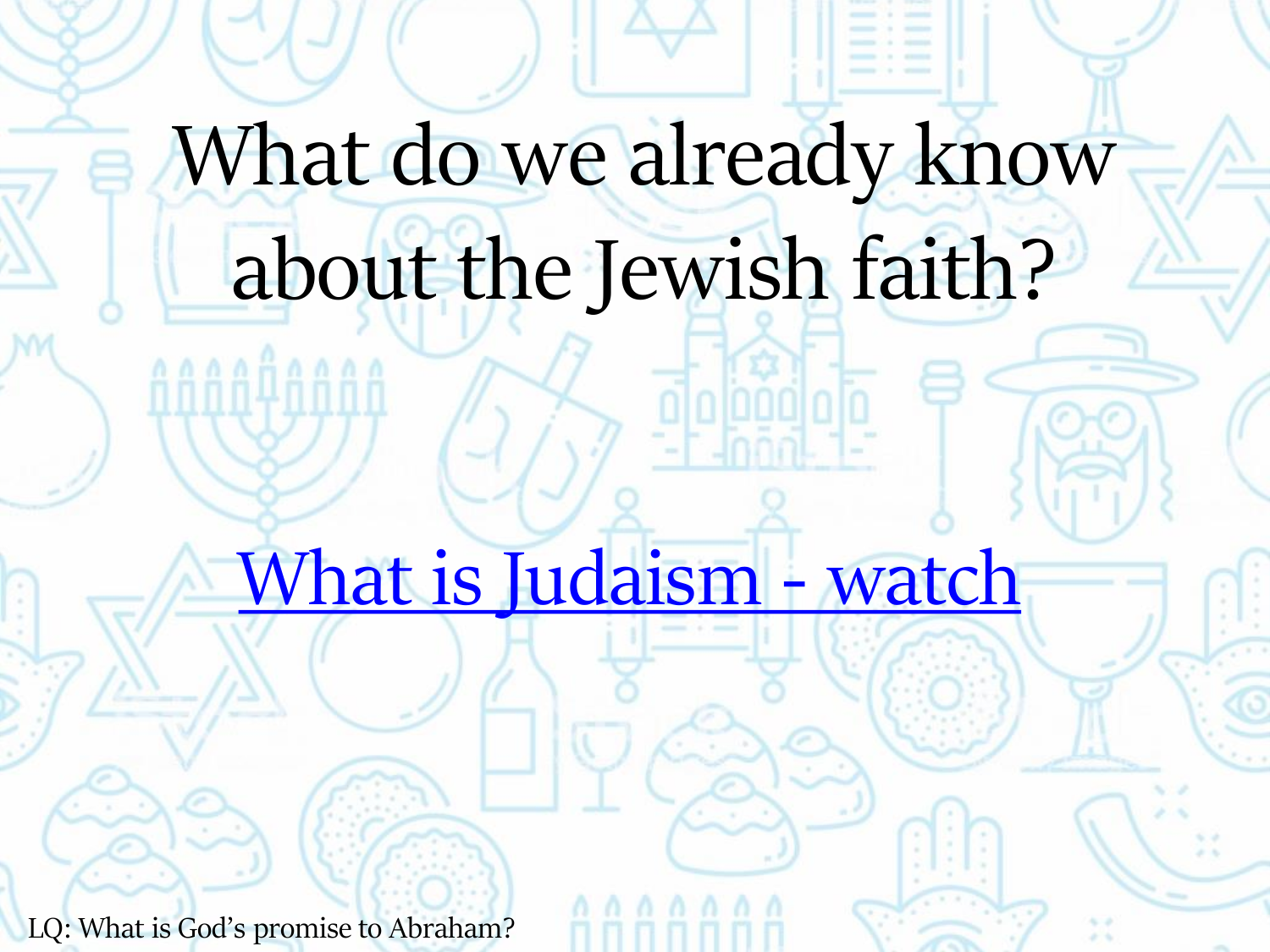# What is a promise and when has a promise been made to you?

Can you write it down or talk about a promise with someone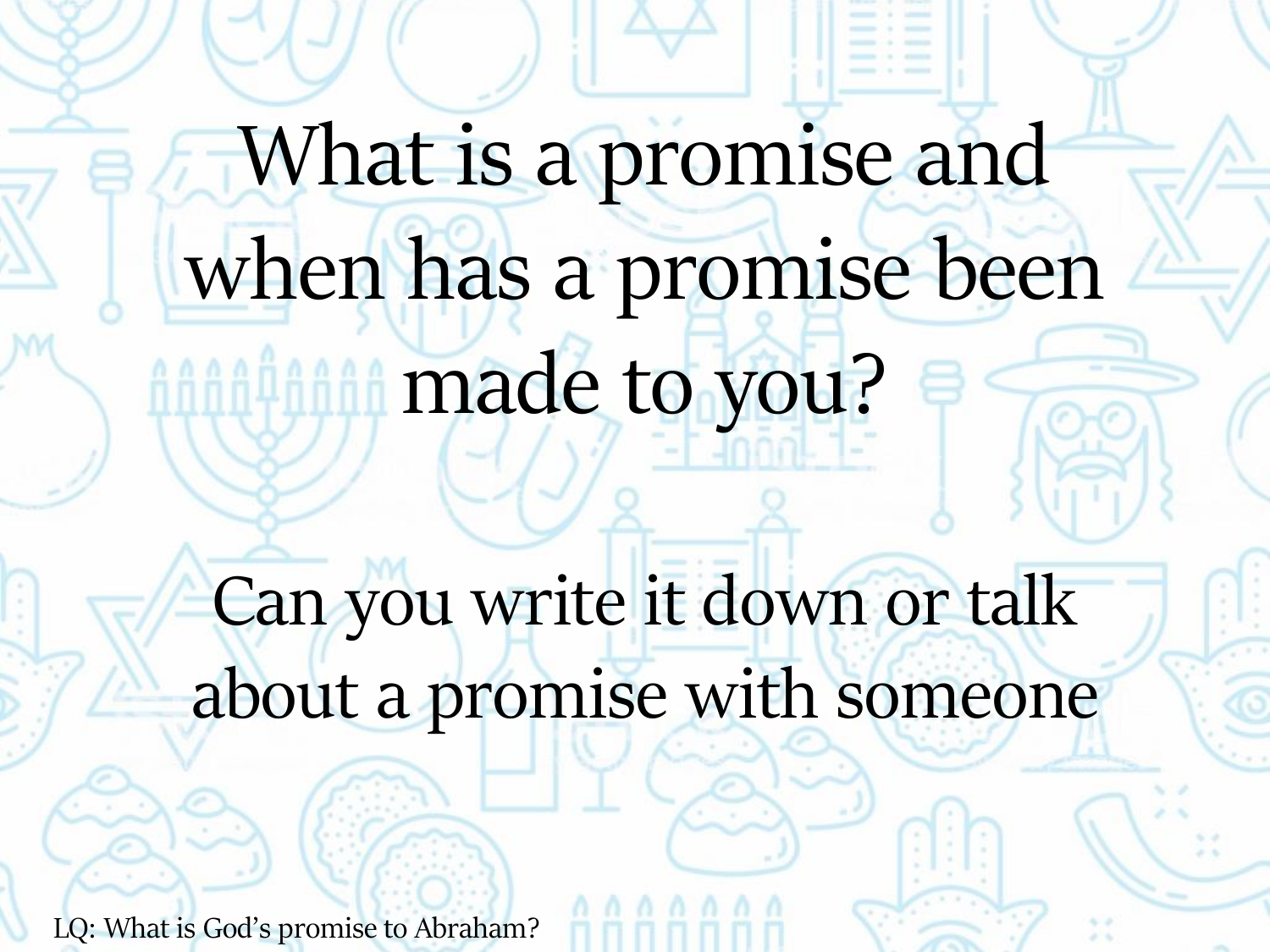#### Who was Abraham?

Jews regard **Abraham** as the first Patriarch of the **Jewish people**. Abraham was the first person to teach the idea that there was only one **God**; before then, people believed in many

gods.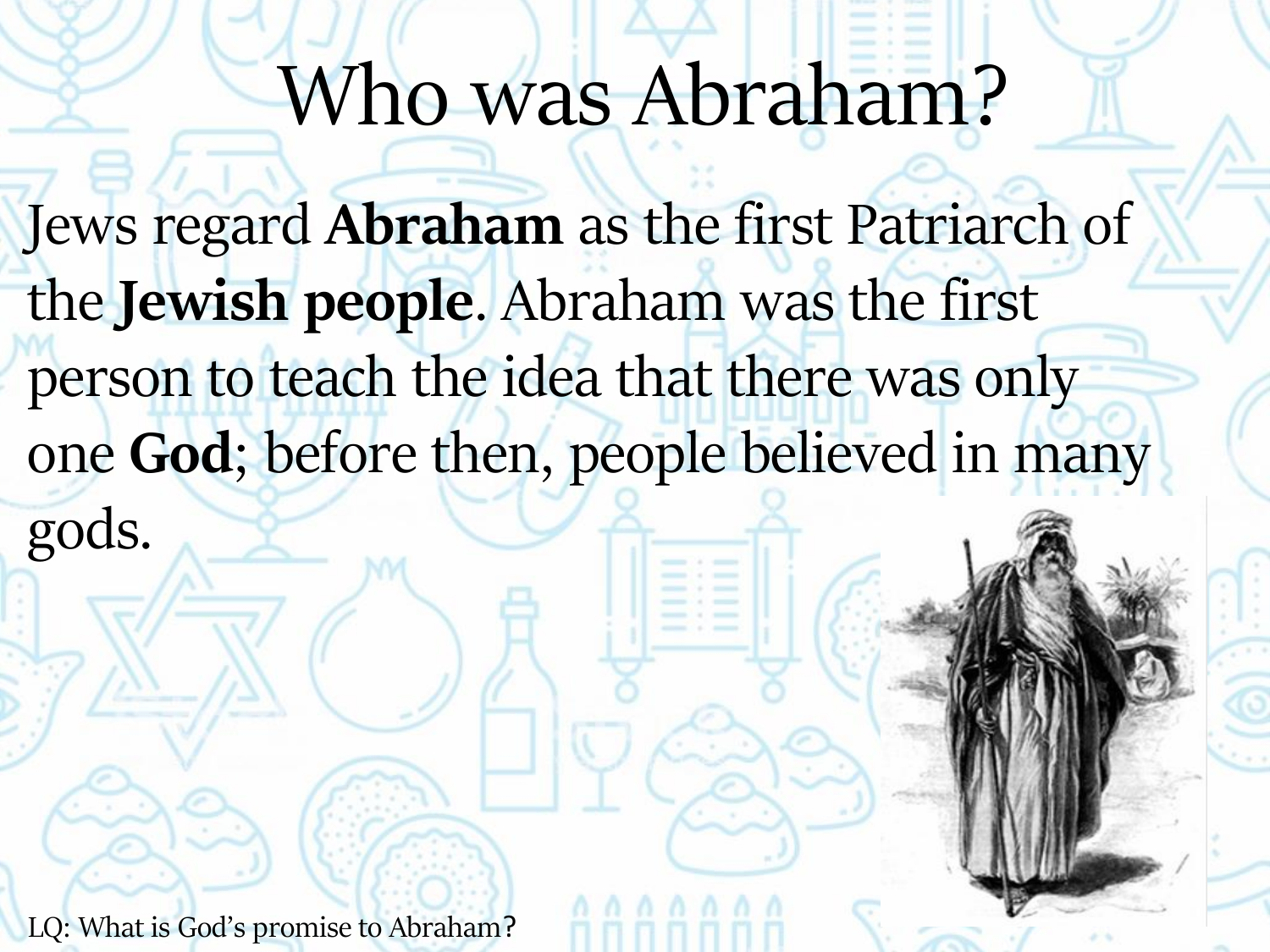What was he promised? The LORD had said to Abram, "Go from your country, your people and your father's household to the land I will show you.

I will make you into a great nation, and I will bless you; I will make your name great, and you will be a blessing. I will bless those who bless you, and whoever curses you I will curse; and all peoples on earth will be blessed through you." Genesis 12: 1-3 What does it mean? LQ: What is God's promise to Abraham?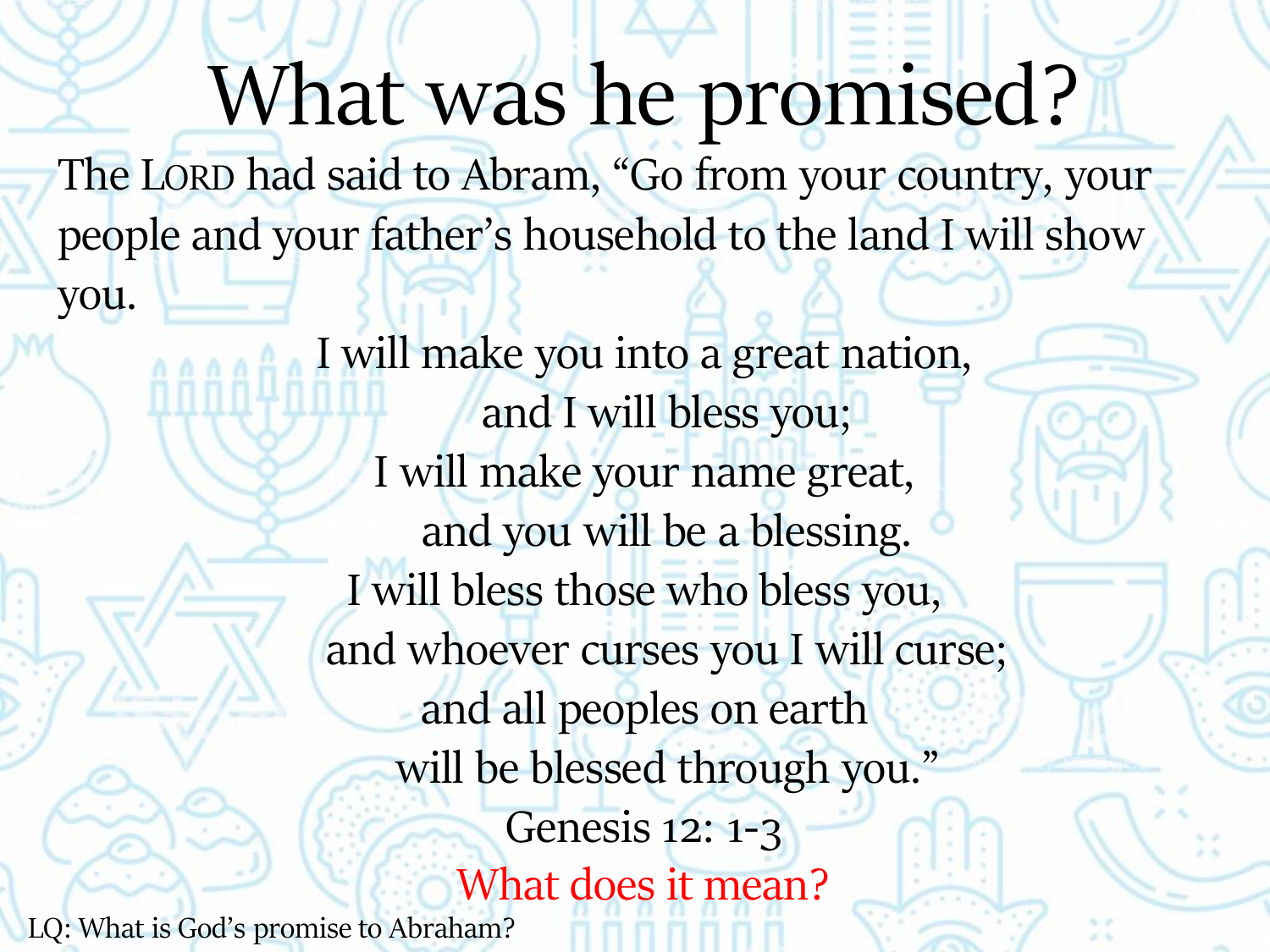# If you have a Bible at home look up Genesis 22: 1-13

Please note that this verse is on the next

slide…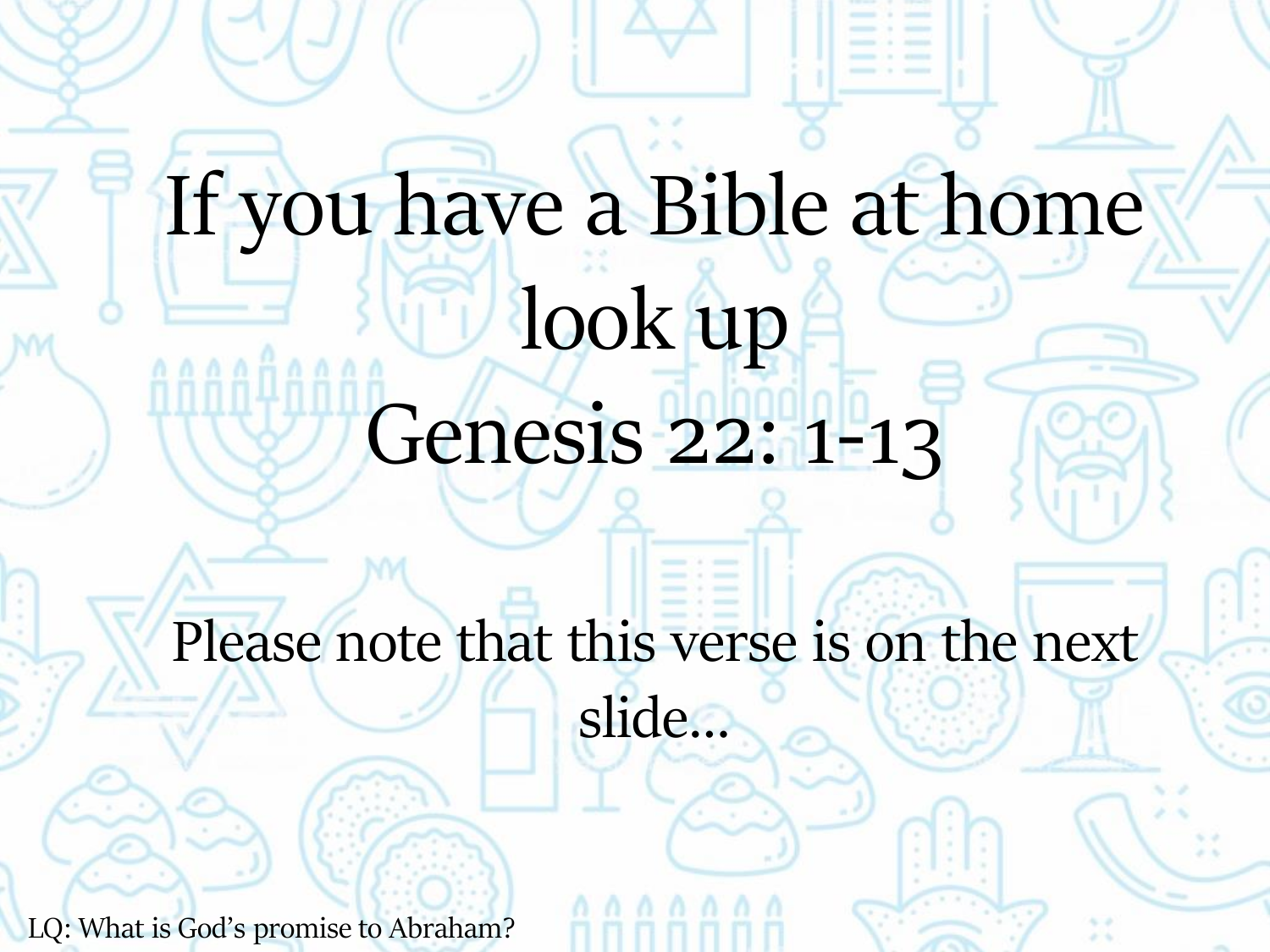**22** Some time later God tested Abraham. He said to him, "Abraham!" "Here I am," he replied.

**<sup>2</sup>** Then God said, "Take your son, your only son, whom you love—Isaac—and go to the region of Moriah. Sacrifice him there as a burnt offering on a mountain I will show you."

**<sup>3</sup>** Early the next morning Abraham got up and loaded his donkey. He took with him two of his servants and his son Isaac. When he had cut enough wood for the burnt offering, he set out for the place God had told him about. **<sup>4</sup>**On the third day Abraham looked up and saw the place in the distance. **<sup>5</sup>**He said to his servants, "Stay here with the donkey while I and the boy go over there. We will worship and then we will come back to you." **<sup>6</sup>** Abraham took the wood for the burnt offering and placed it on his son Isaac, and he himself carried the fire and the knife. As the two of them went on together, **<sup>7</sup>** Isaac spoke up and said to his father Abraham, "Father?" "Yes, my son?" Abraham replied.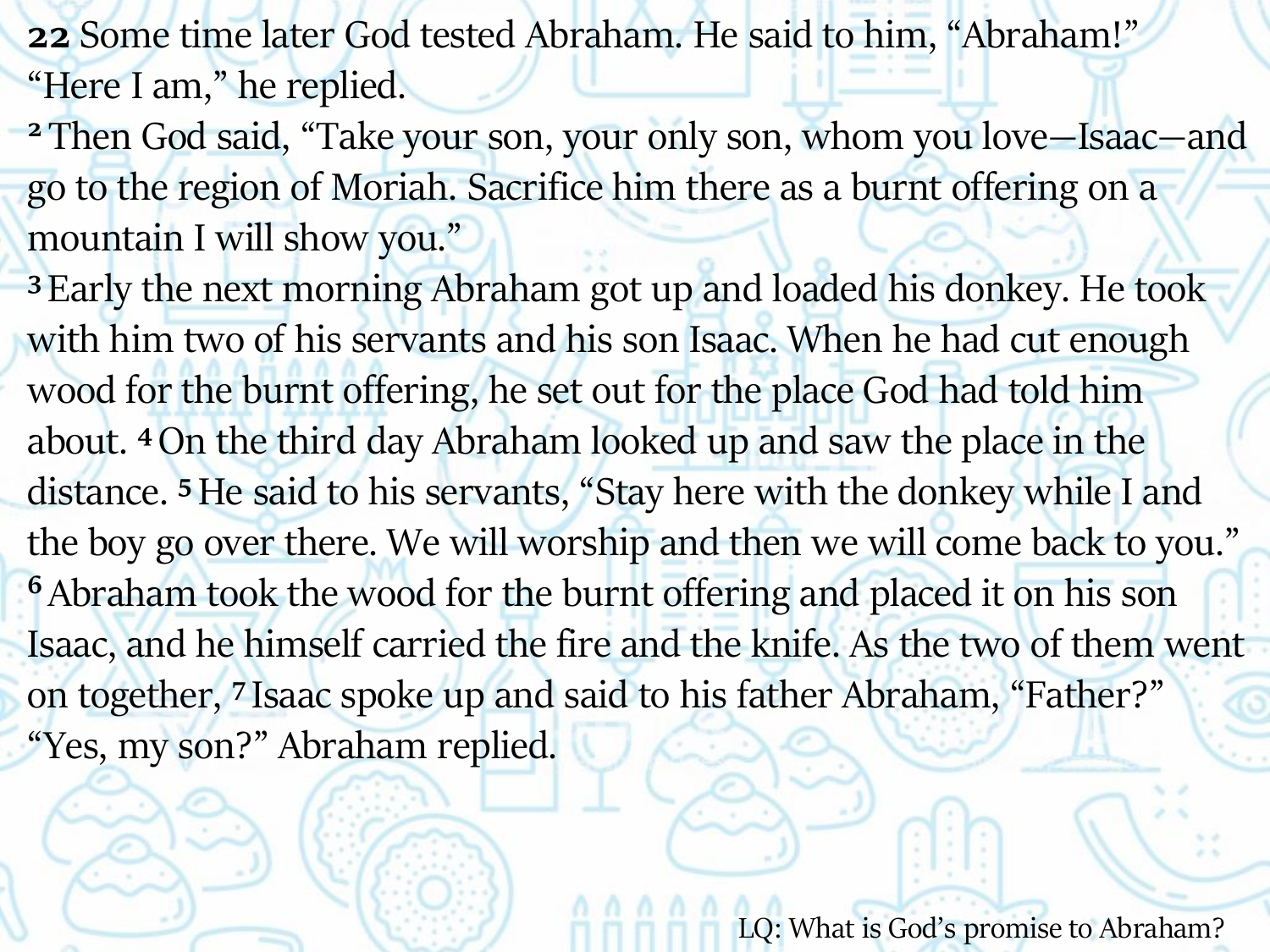"The fire and wood are here," Isaac said, "but where is the lamb for the burnt offering?"

**<sup>8</sup>** Abraham answered, "God himself will provide the lamb for the burnt offering, my son." And the two of them went on together.

**<sup>9</sup>** When they reached the place God had told him about, Abraham built an altar there and arranged the wood on it. He bound his son Isaac and laid him on the altar, on top of the wood.<sup>10</sup> Then he reached out his hand and took the knife to slay his son. **<sup>11</sup>** But the angel of the LORD called out to him from heaven, "Abraham! Abraham!"

"Here I am," he replied.

**<sup>12</sup>** "Do not lay a hand on the boy," he said. "Do not do anything to him. Now I know that you fear God, because you have not withheld from me your son, your only son."

<sup>13</sup> Abraham looked up and there in a thicket he saw a ram<sup>[\[a](https://www.biblegateway.com/passage/?search=Genesis 22:1-13&version=NIV#fen-NIV-561a)]</sup> caught by its horns. He went over and took the ram and sacrificed it as a burnt offering instead of his son.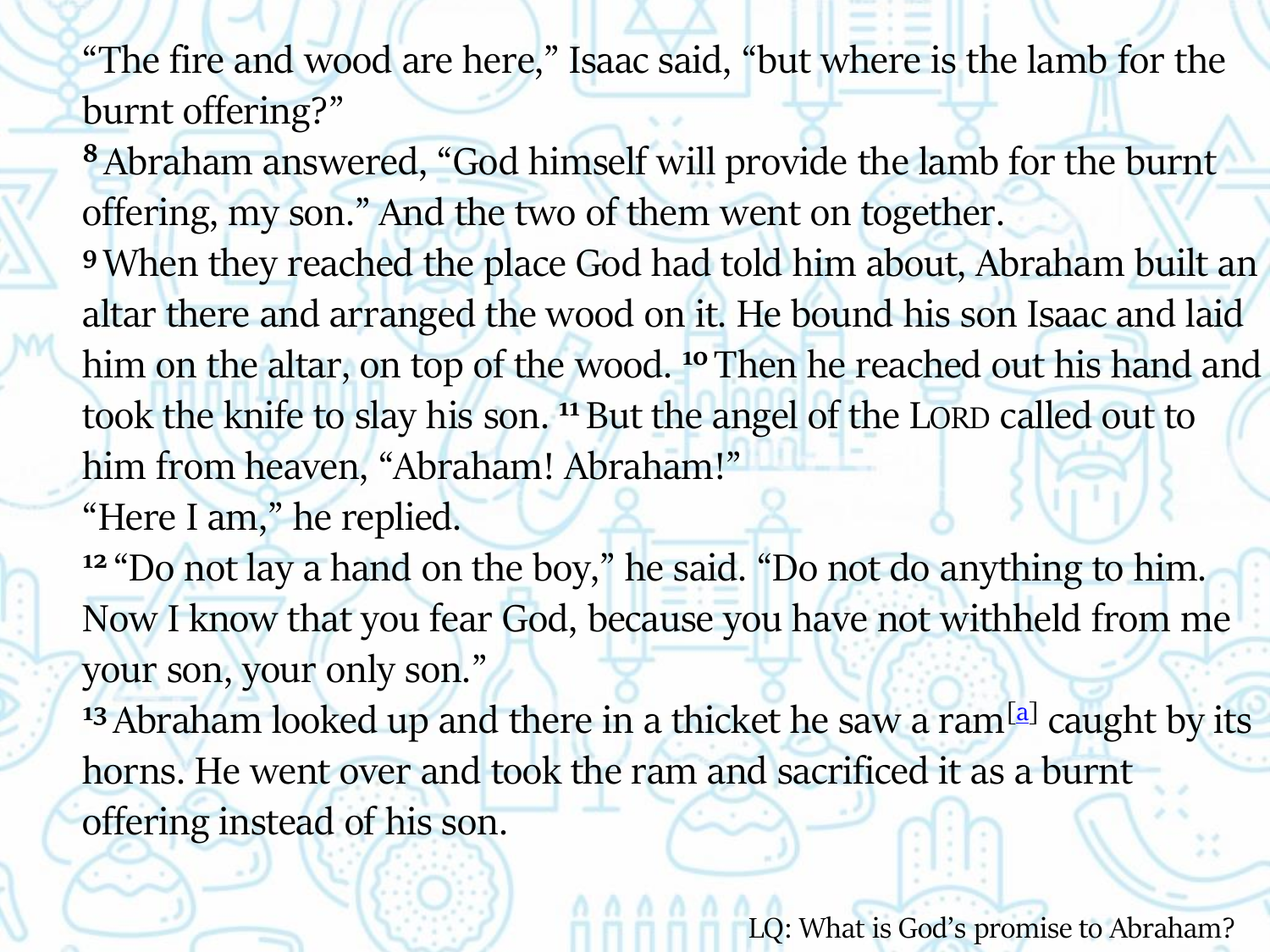Now think about how it feels when someone breaks a promise.

Has this happened to you?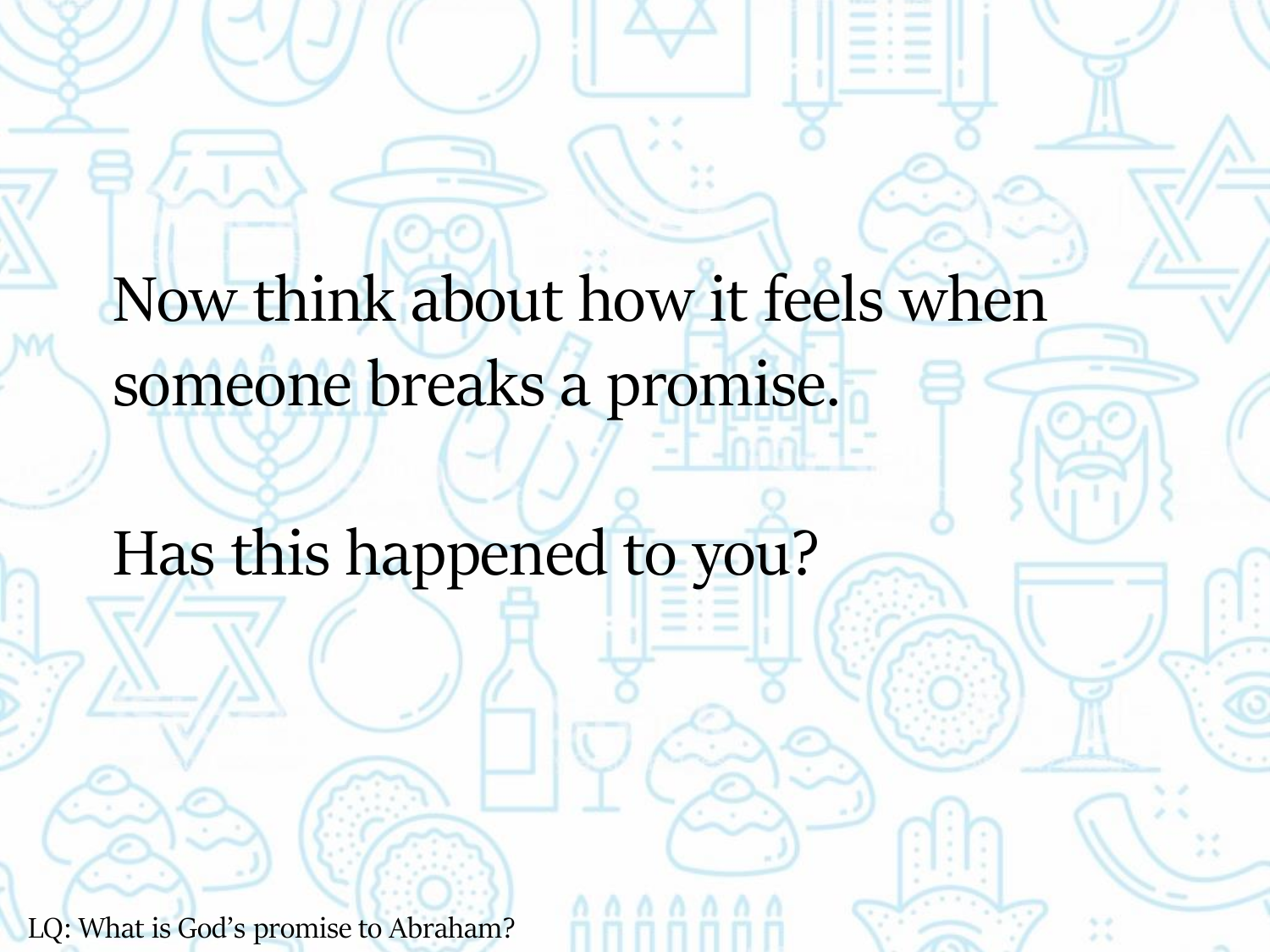#### What is happening in this situation?



What was the promise? Why was it broken? How do each of them feel?



Can you explain what is happening and how they each may feel? LQ: What is God's promise to Abraham?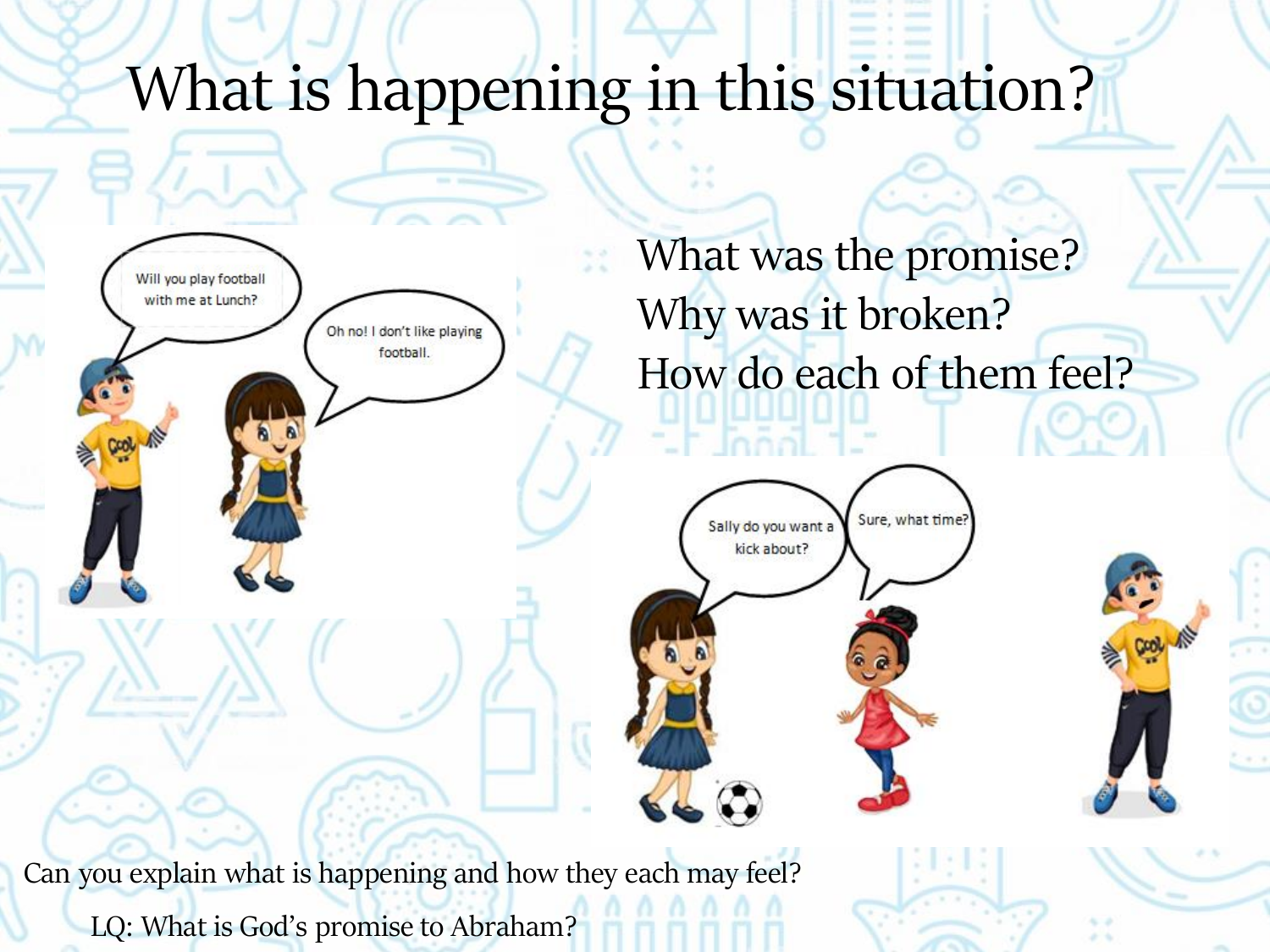#### If you have a bible look up

### Genesis 22: 17-18

### Read the verse out loud what does it mean? Please see following slide for verse.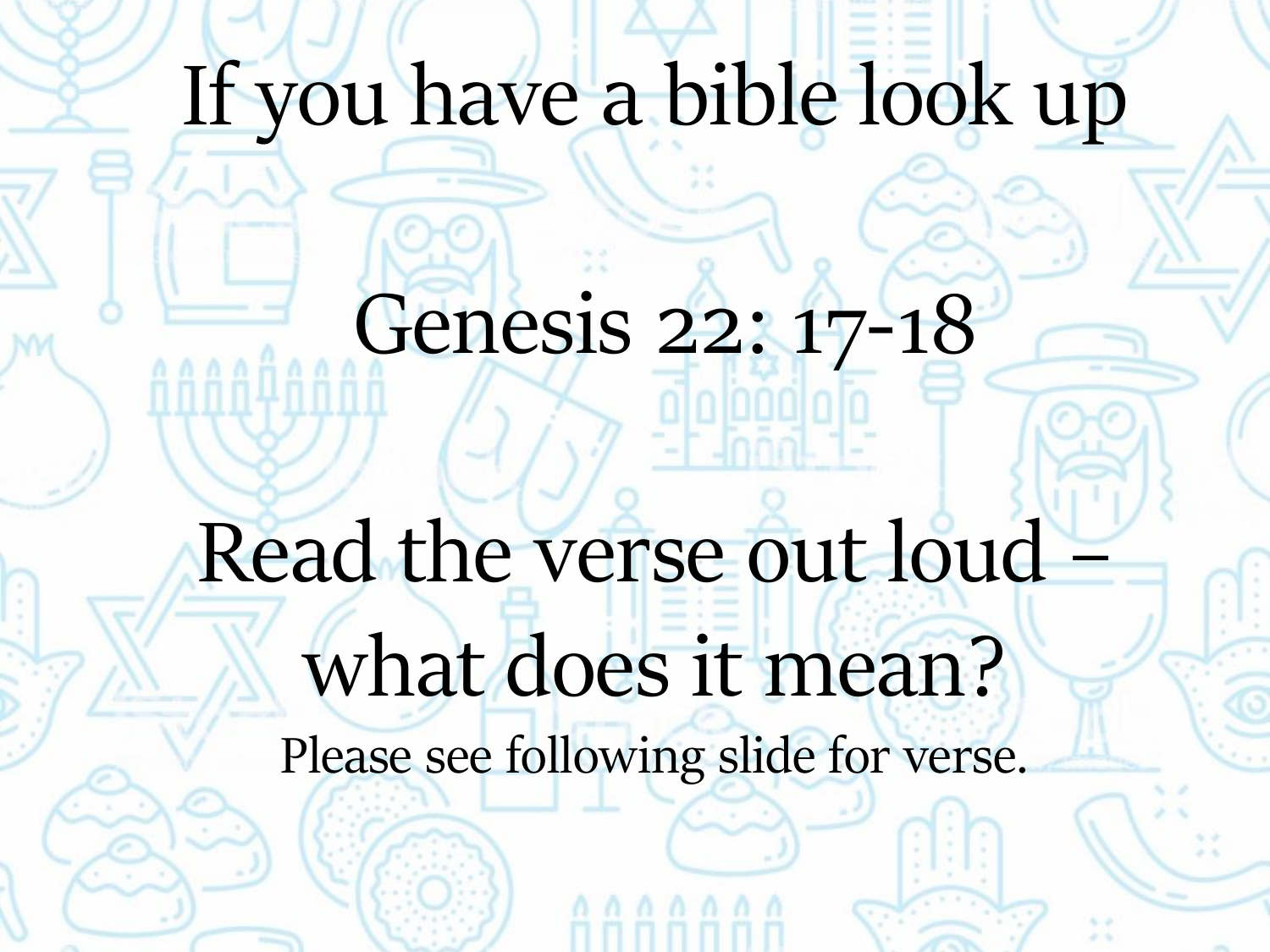<sup>17</sup> I will surely bless you and make your descendants as numerous as the stars in the sky and as the sand on the seashore. Your descendants will take possession of the cities of their enemies, **<sup>18</sup>** and through your offspring all nations on earth will be blessed, because you have obeyed me."